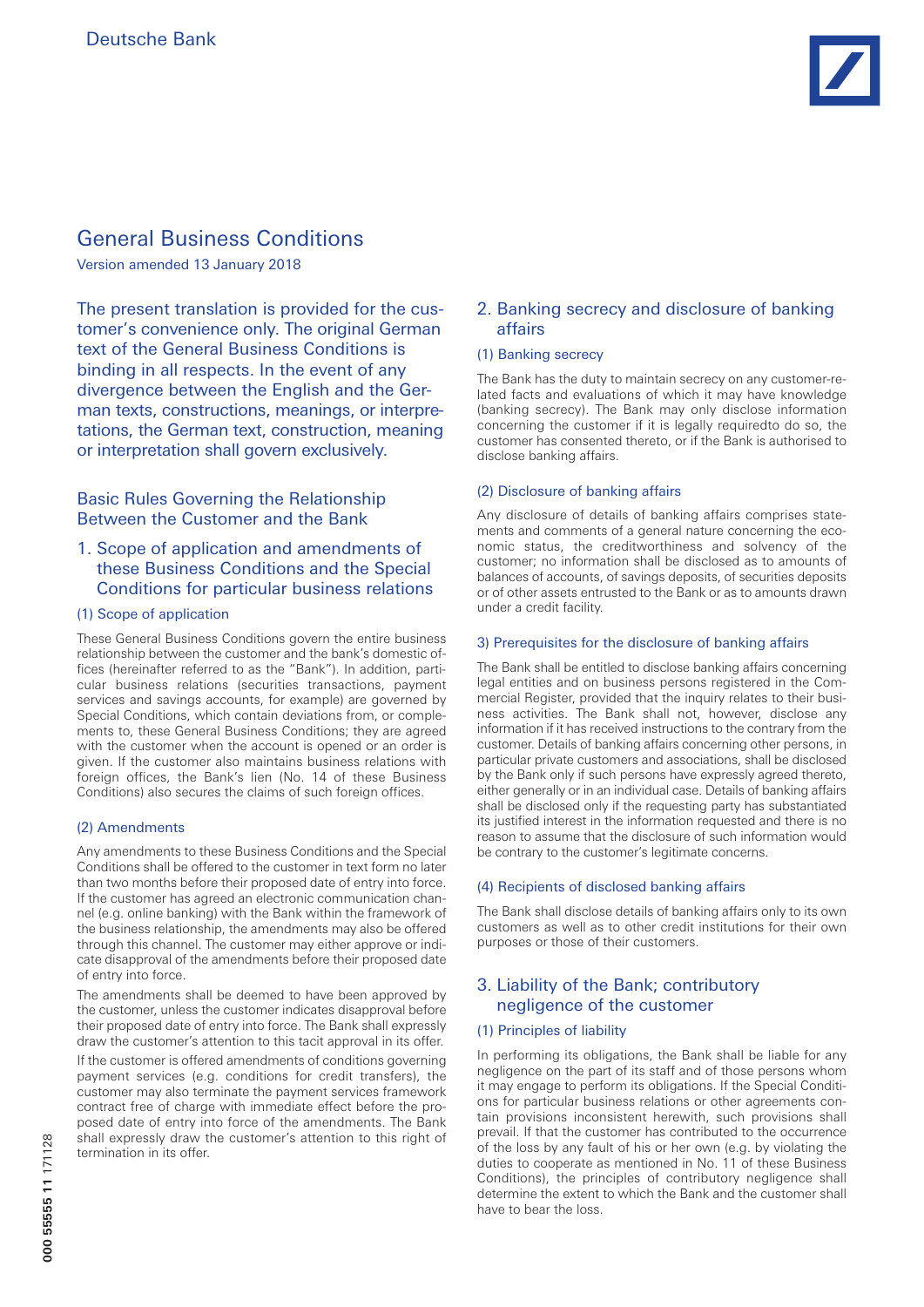### (2) Orders passed on to third parties

If the contents of an order are such that the Bank typically entrusts a third party with its further execution, the Bank shall perform the order by passing it on to the third party in its own name (order passed on to a third party). This applies, for example, to obtaining information on banking affairs from other credit institutions or to the custody and administration of securities in other countries. In such cases, the liability of the Bank shall be limited to the careful selection and instruction of the third party.

### (3) Disturbance of business

The Bank shall not be liable for any losses caused by force majeure, riot, war or natural events or due to other occurrences for which the Bank is not responsible (e.g. strike, lock-out, traffic hold-ups, administrative acts of domestic or foreign high authorities).

## 4. Set-off limitations on the part of the customer

The customer may only set off claims against those of the Bank if the customer's claims are undisputed or have been confirmed by a final court decision.

## 5. Right of disposal upon the death of the customer

Upon the death of the customer, any person who approaches the Bank claiming to be the customer's legal successor shall be required to furnish suitable proof to the Bank of their entitlement under inheritance law. If an official or certified copy of the testamentary disposition (last will or contract of inheritance), together with the relevant record of probate proceedings, is presented to the Bank, the Bank may consider any person designated therein as heir or executor as the entitled person, allow this person to dispose of any assets and, in particular, make payment or delivery to this person, thereby discharging its obligations. This shall not apply if the Bank is aware that the person designated therein is not entitled to dispose of any assets (e.g. following challenge to or invalidity of the will) or if this has not come to the knowledge of the Bank due to its own negligence.

## 6. Applicable law and place of jurisdiction for customers who are business persons or public-law entities

#### (1) Applicability of German law

German law shall apply to the business relationship between the customer and the Bank.

### (2) Place of jurisdiction for domestic customers

If the customer is a business person and the business relationship in dispute is attributable to the conducting of such this business person's, the Bank may sue this customer before the court having jurisdiction for the bank office keeping the account or before any other competent court; the same applies to legal entities under public law and separate funds under public law. The Bank itself may be sued by such customers only before the court having jurisdiction for the bank office keeping the account.

#### (3) Place of jurisdiction for foreign customers

The agreement upon the place of jurisdiction shall also apply to customers who conduct a comparable trade or business abroad and to foreign institutions which are comparable with domestic legal entities under public law or a domestic separate fund under public law.

## Keeping of Accounts

## 7. Periodic balance statements for current accounts

#### (1) Issue of periodic balance statements

Unless otherwise agreed, the Bank shall issue a periodic balance statement for a current account at the end of each calendar quarter, thereby settling the claims accrued by both parties during this period (including interest and charges imposed by the Bank). The Bank may charge interest on the balance arising therefrom in accordance with No. 12 of these Business Conditions or any other agreements entered into with the customer.

### (2) Time allowed for objections; approval by silence

Any objections a customer may have concerning the incorrectness or incompleteness of a periodic balance statement must be raised no later than six weeks after its receipt; if objections are made in text form, it is sufficient to dispatch these within the period of six weeks. Failure to make objections in due time shall be considered as approval. When issuing the periodic balance statement, the Bank shall expressly draw the customer's attention to this consequence. The customer may demand a correction of the periodic balance statement even after expiry of this period, but must then prove that the account was either wrongly debited or mistakenly not credited.

## 8. Reverse entries and correction entries made by the Bank

#### (1) Prior to issuing a periodic balance statement

Incorrect credit entries on current accounts (e.g. due to a wrong account number) may be reversed by the Bank through a debit entry prior to the issue of the next periodic balance statement to the extent that the Bank has a repayment claim against the customer (reverse entry); in this case, the customer may not object to the debit entry on the grounds that a disposal of an amount equivalent to the credit entry has already been made.

#### (2) After issuing a periodic balance statement

If the Bank ascertains an incorrect credit entry after a periodic balance statement has been issued, and if the Bank has a repayment claim against the customer, it shall debit the amount of its claim from the customer's account (correction entry). If the customer objects to the correction entry, the Bank shall recredit the account with the disputed amount and assert its repayment claim separately.

### (3) Notification to the customer; calculation of interest

The Bank shall immediately notify the customer of any reverse entries and correction entries made. With respect to the calculation of interest, the Bank shall effect the entries retroactively as of the day on which the incorrect entry was made.

### 9. Collection orders

#### (1) Conditional credit entries effected upon presentation of documents

If the Bank credits the countervalue of cheques and direct debits prior to their payment, this is done on condition of payment, even if these items are payable at the Bank itself. If the customer surrenders other items, instructing the Bank to collect an amount due from a debtor (e.g. interest coupons), and if the Bank effects a credit entry for such amount, this is done under the reserve that the Bank shall obtain the amount. This reserve shall also apply if the cheques, direct debits and other items are payable at the Bank itself. If cheques or direct debits are not paid or if the Bank does not obtain the amount under the collection order, the Bank shall cancel the conditional credit entry regardless of whether or not a periodic balance statement has been issued in the interim.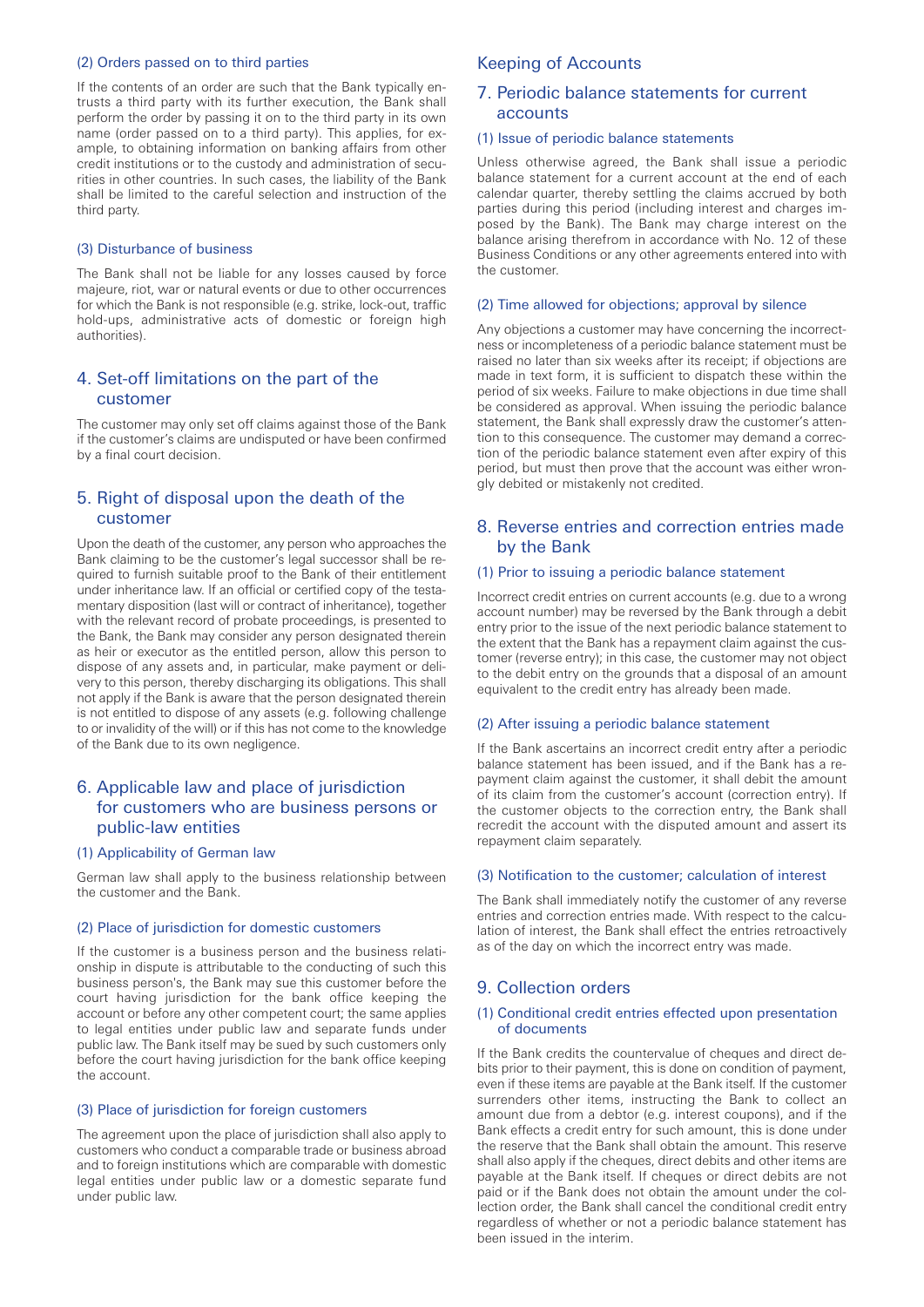### (2) Payment of direct debits and of cheques made out by the customer

Direct debits and cheques shall be deemed to have been paid, unless the debit entry is cancelled prior to the end of the second bank working day – in the case of SEPA business to business direct debits, prior to the end of the third bank working day – after it was made. Cheques payable in cash shall be deemed to have been paid once their amount has been paid to the presenting party. Cheques shall also be deemed to have been paid as soon as the Bank dispatches an advice of payment. Cheques presented through the clearing office of the Bundesbank shall be deemed to have been paid, unless they are returned by the time stipulated by the Bundesbank.

## 10. Foreign currency transactions and risks inherent in foreign currency accounts

### (1) Execution of orders relating to foreign currency accounts

Foreign currency accounts of the customer serve to effect the cashless settlement of payments to and disposals by the customer in foreign currency. Disposals of credit balances on foreign currency accounts (e.g. by means of credit transfers to the debit of the foreign currency credit balance) are settled through or by banks in the home country of the currency, unless the Bank executes them entirely within its own organisation.

### (2) Credit entries for foreign currency transactions with the customer

If the Bank concludes a transaction with the customer (e.g. a forward exchange transaction) under which it owes the provision of an amount in a foreign currency, it shall discharge its foreign currency obligation by crediting the account of the customer in the respective currency, unless agreed otherwise.

### (3) Temporary limitation of performance by the Bank

The Bank's duty to execute a disposal order to the debit of a foreign currency credit balance (Paragraph 1) or to discharge a foreign currency obligation (Paragraph 2) shall be suspended to the extent that and for as long as the Bank cannot or can only restrictedly dispose of the currency in which the foreign currency credit balance or the obligation is denominated, due to political measures or events in the country of the respective currency. To the extent that and for as long as such measures or events persist, the Bank is not obliged either to perform at some other place outside the country of the respective currency, in some other currency (including euro) or by providing cash. However, the Bank's duty to execute a disposal order to the debit of a foreign currency credit balance shall not be suspended if the Bank can execute it entirely within its own organisation. The right of the customer and of the Bank to set off mutual claims due in the same currency against each other shall not be affected by the above provisions.

### (4) Exchange rate

The exchange rate for foreign currency transactions shall be determined on the basis of the "List of Prices and Services" *(Preisund Leistungsverzeichnis)*. Payment services shall also be governed by the payment services framework contract.

## Duties of the Customer to cooperate

## 11. Duties of the customer to cooperate

### (1) Notification of changes

A proper settlement of business requires that the customer notify the Bank without delay of any changes in the customer's name and address, as well as the termination of, or amendment to, any powers of representation towards the Bank conferred to any person (in particular, a power of attorney). This notification duty also exists where the powers of representation are recorded in a public register (e.g. the Commercial Register) and any termination thereof or any amendments thereto are entered in

that register. Additional statutory notification requirements, particularly resulting from the German Anti-Money Laundering Act, may apply.

## (2) Clarity of orders

Orders must unequivocally show their contents. Orders that are not worded clearly may lead to queries, which may result in delays. In particular, when giving orders, the customer must ensure that the information provided, particularly the domestic account number and bank code number *(*"*Bankleitzahl*"*)* or IBAN2 and BIC3 and the currency, are complete and correct. Amendments, confirmations or repetitions of orders must be designated as such.

#### (3) Special reference to urgency when executing an order

If the customer feels that an order needs to be executed particularly promptly, the customer must notify the Bank of this fact separately. For orders issued on a printed form, this must be done separately from the form.

### (4) Examinations of and objections to notifications received from the Bank

The customer must immediately examine account statements, securities contract notes, statements of securities holdings and earnings, other statements, advices of execution of orders, and information on expected payments and consignments (advices), as to their correctness and completeness and immediately raise any pertinent objections.

#### (5) Notifying the Bank in case of non-receipt of statements

The customer must notify the Bank immediately if periodic balance statements and statements of securities holdings are not received. The duty to notify the Bank also exists if other advices expected by the customer are not received (e.g. securities contract notes and account statements after execution of customer orders or regarding payments expected by the customer).

## Cost of Bank Services

## 12. Interest, charges and expenses

### (1) Interest and charges in business with consumers

The amount of interest and charges for the customary services which the Bank provides to consumers, including the amount of any payments in addition to the remuneration agreed for the principal service, is set out in the "Price Display – Standard Rates for Private Banking" *(Preisaushang – Regelsätze im standardisierten Privatkundengeschäft)* and the "List of Prices and Services" *(Preis- und Leistungsverzeichnis)*.

If a customer makes use of a service included therein, and unless otherwise agreed between the Bank and the customer, the interest and charges stated in the then valid Price Display or List of Prices and Services are applicable.

Any agreement concerning a payment made by the consumer, in addition to the remuneration agreed for the principal service, must be expressly concluded by the Bank with the consumer, even if such payment is stated in the Price Display or the List of Prices and Services. Unless agreed otherwise, the charges for any services not included in the Price Display or the List of Prices and Services which are provided following the instructions of the customer and which can, in the given circumstances, only be expected to be provided against remuneration, shall be governed by the relevant statutory provisions.

### (2) Interest and charges in business with customers who are not consumers

The amount of interest and charges for the customary banking services which the Bank provides to customers who are not consumers is set out in the "Price Display – Standard Rates for Private Banking" *(Preisaushang – Regelsätze im standardisierten Privatkundengeschäft)* and the "List of Prices and Services"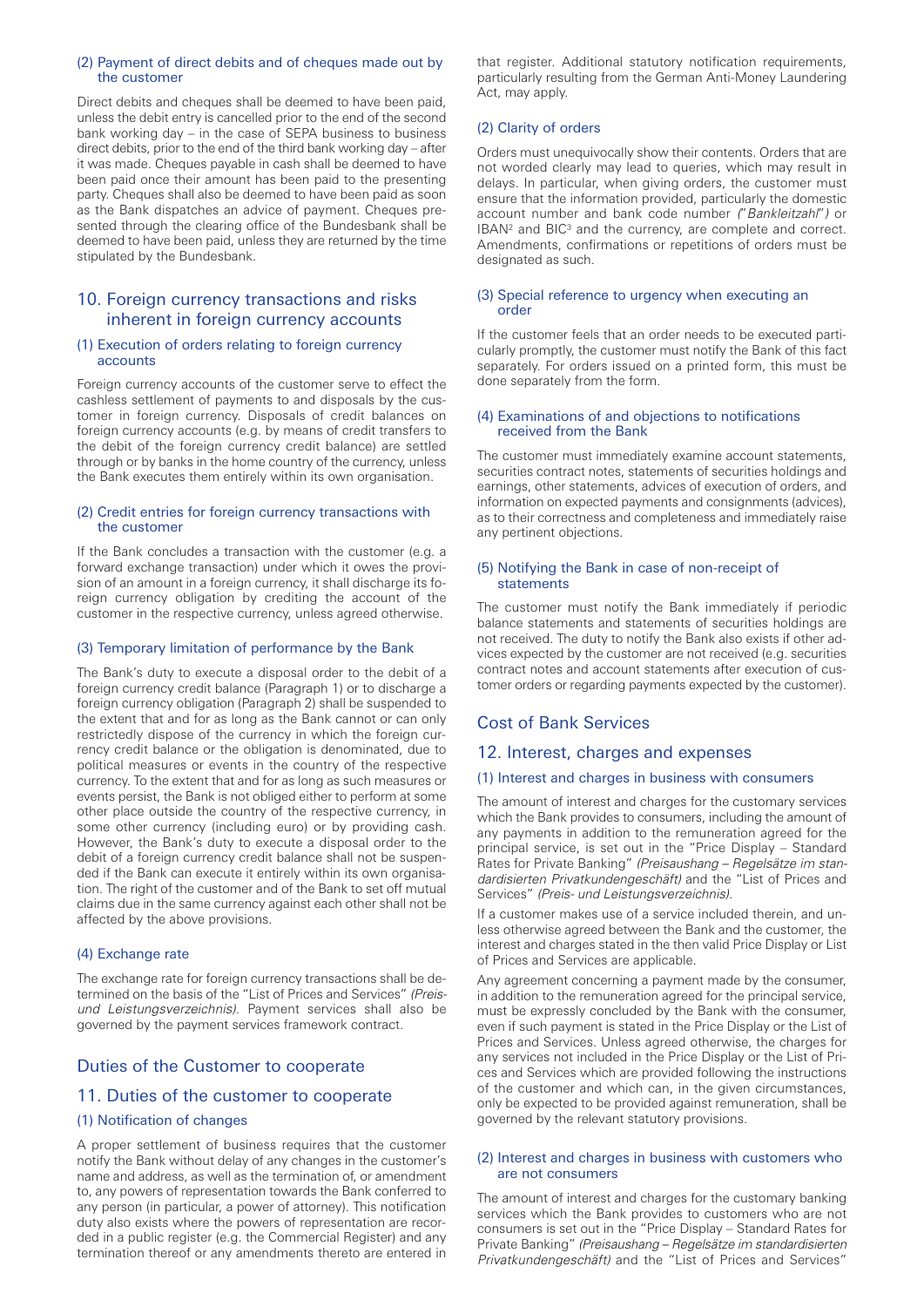*(Preis- und Leistungsverzeichnis)*, provided that the Price Display and the List of Prices and Services include customary banking services to customers who are not consumers (e.g. business customers).

If a customer who is not a consumer makes use of a service included therein, and unless agreed otherwise between the Bank and the customer, the interest and charges stated in the then valid Price Display or List of Prices and Services are applicable.

Otherwise, in the absence of any other agreement or conflict with statutory provisions, the Bank shall determine the amount of interest and charges at its reasonable discretion (Section 315 of the German Civil Code).

### (3) Non-chargeable service

The Bank shall not charge for any services required by law or pursuant to a contractual accessory obligation, or which it performs in its own interest, unless such charge is legally permissible and levied in accordance with the relevant statutory provisions.

### (4) Changes in interest rates; right of termination by the customer in the event of an increase

In the case of variable interest rate loans, the interest rate shall be adjusted in accordance with the terms of the respective loan agreement. The Bank shall notify the customer of any interest rate adjustments. If the interest rate is increased, the customer may, unless otherwise agreed, terminate the loan agreement affected thereby with immediate effect within six weeks of notification of the change. If the customer terminates the loan agreement, any such increased interest rate shall not be applied to the terminated loan agreement. The Bank shall allow a reasonable period of time for settlement.

#### (5) Changes to charges for services typically used on a permanent basis

Changes to charges for banking services which are typically used by customers within the framework of the business relationship on a permanent basis (e.g. account/securities account management) shall be offered to the customer in text form no later than two months before their proposed date of entry into force. If the customer has agreed an electronic communication channel (e.g. online banking) with the Bank within the framework of the business relationship, the changes may also be offered through this channel. The customer may either approve or indicate disapproval of the amendments before their proposed date of entry into force.

The changes shall be deemed to have been approved by the customer, unless the customer has indicated disapproval before their proposed date of entry into force. The Bank shall expressly draw the customer's attention to this tacit approval in its offer. If the customer is offered changes, the customer may also terminate the agreement affected by the changes free of charge with immediate effect before the proposed date of entry into force of the changes. The Bank shall expressly draw the customer's attention to this right of termination in its offer. If the customer terminates the agreement, the adjusted charge shall not be applied to the terminated agreement.

The aforementioned arrangement shall only apply to consumers if the Bank intends to adjust the charges for principal services which are typically used by consumers within the framework of the business relationship on a permanent basis. Any agreement on the adjustment of a charge that concerns a payment made by the consumer in addition to the remuneration agreed for the principal service must be expressly concluded by the Bank with the consumer.

### (6) Reimbursement of expenses

Any claim by the Bank to reimbursement of expenses shall be governed by the statutory provisions.

#### (7) Special arrangements for consumer loan agreements and payment services contracts with consumers for payments

The interest and costs (charges, out-of-pocket expenses) for consumer loan agreements and payment services contracts with consumers for payments shall be determined by the relevant contractual arrangements and Special Conditions as well as the additional statutory provisions. Amendments to charges under payment services contracts (e.g., giro agreements) shall be governed by Paragraph 5.

## Security for the Bank's claims against the customer

### 13. Providing or increasing security

## (1) Right of the Bank to request security

The Bank may ask the customer to provide the usual forms of security for any claims arising from the banking relationship, even if such claims are conditional (e.g. indemnity for amounts paid under a guarantee issued on behalf of the customer). If the customer has assumed a liability for another customer's obligations towards the Bank (e.g. as a surety), the Bank is, however, not entitled to demand that security be provided or increased for the debt resulting from such liability incurred before the maturity of the debt.

#### (2) Changing degree of risk

If the Bank, upon the creation of claims against the customer, has initially dispensed wholly or partly with demanding that security be provided or increased, it may nonetheless make such a demand at a later time, provided, however, that circumstances occur or become known which justify a higher risk assessment of the claims against the customer. This may, in particular, be the case if:

- the economic status of the customer has changed or threatens to change in a negative manner; or
- the value of the existing security has deteriorated or threatens to deteriorate.

The Bank has no right to demand security if it has been expressly agreed that the customer either does not have to provide any security or must only provide that security which has been specified. For consumer loan agreements, the Bank is entitled to demand that security be provided or increased only to the extent that such security is mentioned in the loan agreement. When, however, the net loan amount exceeds EUR 75,000, the Bank may demand that security be provided or increased even if a consumer loan agreement or a general consumer loan agreement within the meaning of Section 491 (2) of the German Civil Code which is concluded, in the former case, before 21 March 2016 and, in the latter case, from 21 March 2016 does not contain any or any exhaustive indications as to security.

#### (3) Setting a period of time for providing or increasing security

The Bank shall allow a reasonable period of time for providing or increasing security. If the Bank intends to make use of its right of termination without notice according to No. 19 (3) of these Business Conditions should the customer fail to comply with the obligation to provide or increase security within such period, it shall draw the customer's attention to this consequence before doing so.

## 14. Lien in favour of the Bank

#### (1) Agreement on the lien

The customer and the Bank agree that the Bank acquires a lien on the securities and chattels which, within the scope of banking business, have come or may come into the possession of a domestic office of the Bank. The Bank also acquires a lien on any claims which the customer has or may in future have against the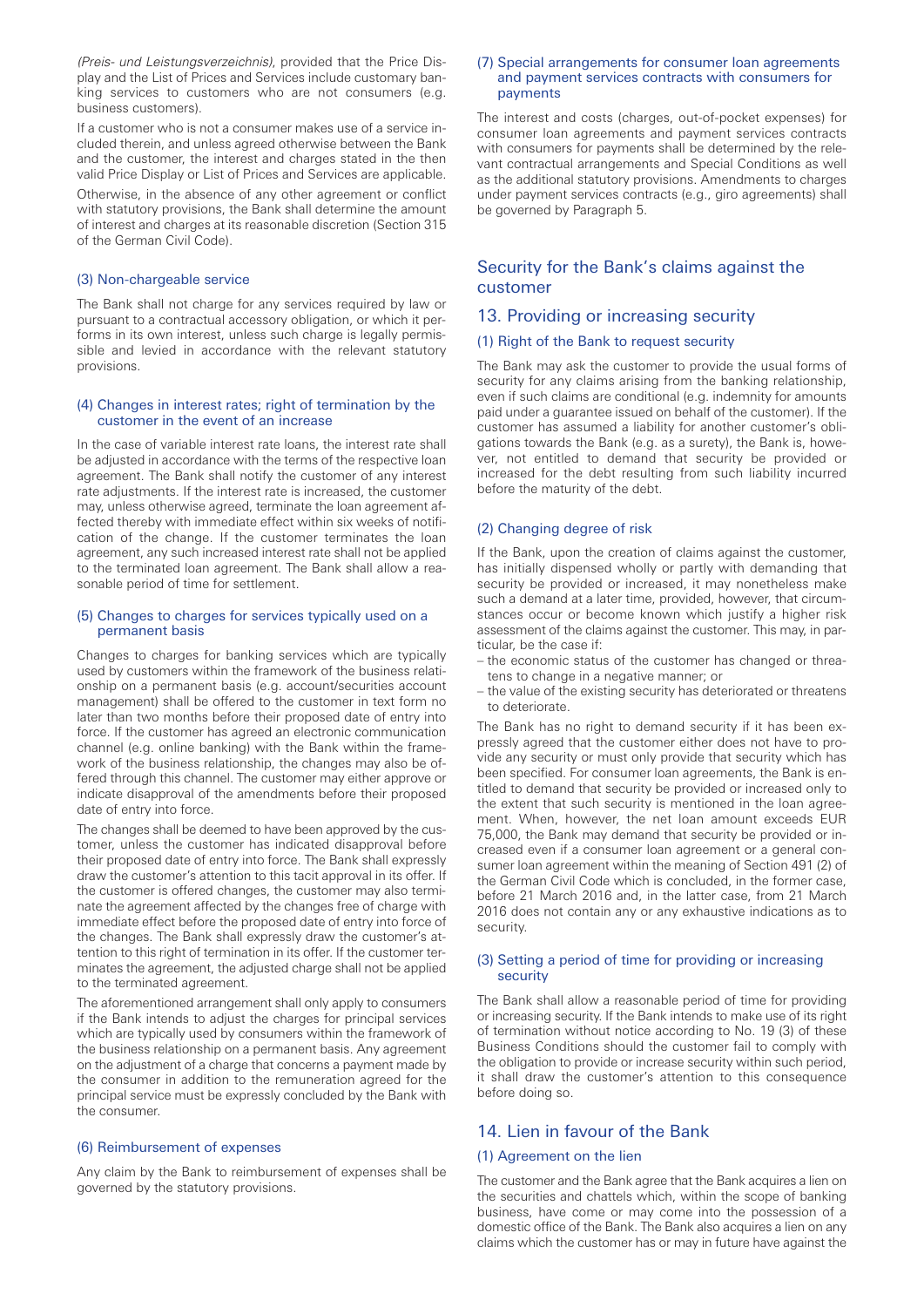Bank arising from the banking relationship (e.g. credit balances). (2) Secured claims

The lien serves to secure all existing, future and contingent claims arising from the banking relationship which the Bank with all its domestic and foreign offices is entitled to against the customer. If the customer has assumed liability for another customer's obligations towards the Bank (e.g. as a surety), the lien shall not secure the debt resulting from the liability incurred before the maturity of the debt.

### (3) Exemptions from the lien

If funds or other assets come into the power of disposal of the Bank under the reserve that they may only be used for a specified purpose (e.g. deposit of cash for payment of a bill of exchange), the Bank's lien does not extend to these assets. The same applies to shares issued by the Bank or Deutsche Bank AG itself (own shares) and to securities which the Bank keeps in custody abroad for the customer's account. Moreover, the lien extends neither to the profit-participation rights/profit-participation certificates *(Genussrechte/Genussschein)* issued by an affiliated company of Deutsche Bank Group nor to the securitised and non-securitised subordinated liabilities of an affiliated company of Deutsche Bank Group.

#### (4) Interest and dividend coupons

If securities are subject to the Bank's lien, the customer is not entitled to demand the delivery of the interest and dividend coupons pertaining to such securities.

## 15. Security interests in the case of items for collection and discounted bills of exchange

### (1) Transfer of ownership by way of security

The Bank acquires ownership by way of security of any cheques and bills of exchange deposited for collection at the time such items are deposited. The Bank acquires absolute ownership of discounted bills of exchange at the time of the purchase of such items; if it re-debits discounted bills of exchange to the account, it shall retain the ownership by way of security in such bills of exchange.

### (2) Assignment by way of security

The claims underlying the cheques and bills of exchange shall pass over to the Bank simultaneously with the acquisition of ownership in the cheques and bills of exchange; the claims shall also pass over to the Bank if other items are deposited for collection (e.g. direct debits, documents of commercial trading).

### (3) Special-purpose items for collection

If items for collection are deposited with the Bank under the reserve that their countervalue may only be used for a specified purpose, the transfer or assignment of ownership by way of security does not extend to such items.

#### (4) Secured claims of the Bank

The ownership transferred or assigned by way of security serves to secure any claims which the Bank may be entitled to against the customer arising from the customer's current account when items are deposited for collection or arising as a consequence of the re-debiting of unpaid items for collection or discounted bills of exchange. Upon the customer's request the Bank shall re-transfer to the customer the ownership by way of security of such items and of the claims that have passed to it if it does not, at the time of such request, have any claims against the customer that need to be secured or if it does not permit the customer to dispose of the countervalue of such items prior to their final payment.

## 16. Limitation of the claim to security and obligation to release

#### (1) Cover limit

The Bank may demand that security be provided or increased until the realisable value of all security corresponds to the total amount of all claims arising from the banking business relationship (cover limit).

#### (2) Release

If the realisable value of all security exceeds the cover limit on a more than temporary basis, the Bank shall, at the customer's request, release security items as it may choose in the amount exceeding the cover limit; when selecting the security items to be released, the Bank shall take into account the legitimate concerns of the customer or of any third party having provided security for the customer's obligations. To this extent, the Bank is also obliged to execute the customer's orders relating to the items subject to the lien (e.g. sale of securities, repayment of savings deposits).

#### (3) Special agreements

If assessment criteria for a specific security item other than the realisable value or another cover limit or another limit for the release of security have been agreed, such criteria or limits shall apply.

## 17. Realisation of security

## (1) Option of the Bank

If the Bank realises security, it may choose between several security items. When realising security and selecting the items to be realised, the Bank shall take into account the legitimate concerns of the customer and any third party who may have provided security for the obligations of the customer.

#### (2) Credit entry for proceeds under turnover tax law

If the transaction of realisation is subject to turnover tax, the Bank shall provide the customer with a credit entry for the proceeds, such entry being deemed to serve as invoice for the supply of the item given as security and meeting the requirements of turnover tax law (*Umsatzsteuerrecht*).

## **Termination**

## 18. Termination rights of the customer

### (1) Right of termination at any time

Unless the Bank and the customer have agreed a term or a diverging termination provision, the customer may at any time, without notice, terminate the business relationship as a whole or particular business relations (e.g. a chequing agreement).

#### (2) Termination for reasonable cause

If the Bank and the customer have agreed a term or a diverging termination provision for a particular business relation, such relation may only be terminated without notice if there is reasonable cause therefor which makes it unacceptable to the customer to continue it, also after giving consideration to the legitimate concerns of the Bank.

#### (3) Statutory termination rights

Statutory termination rights shall not be affected.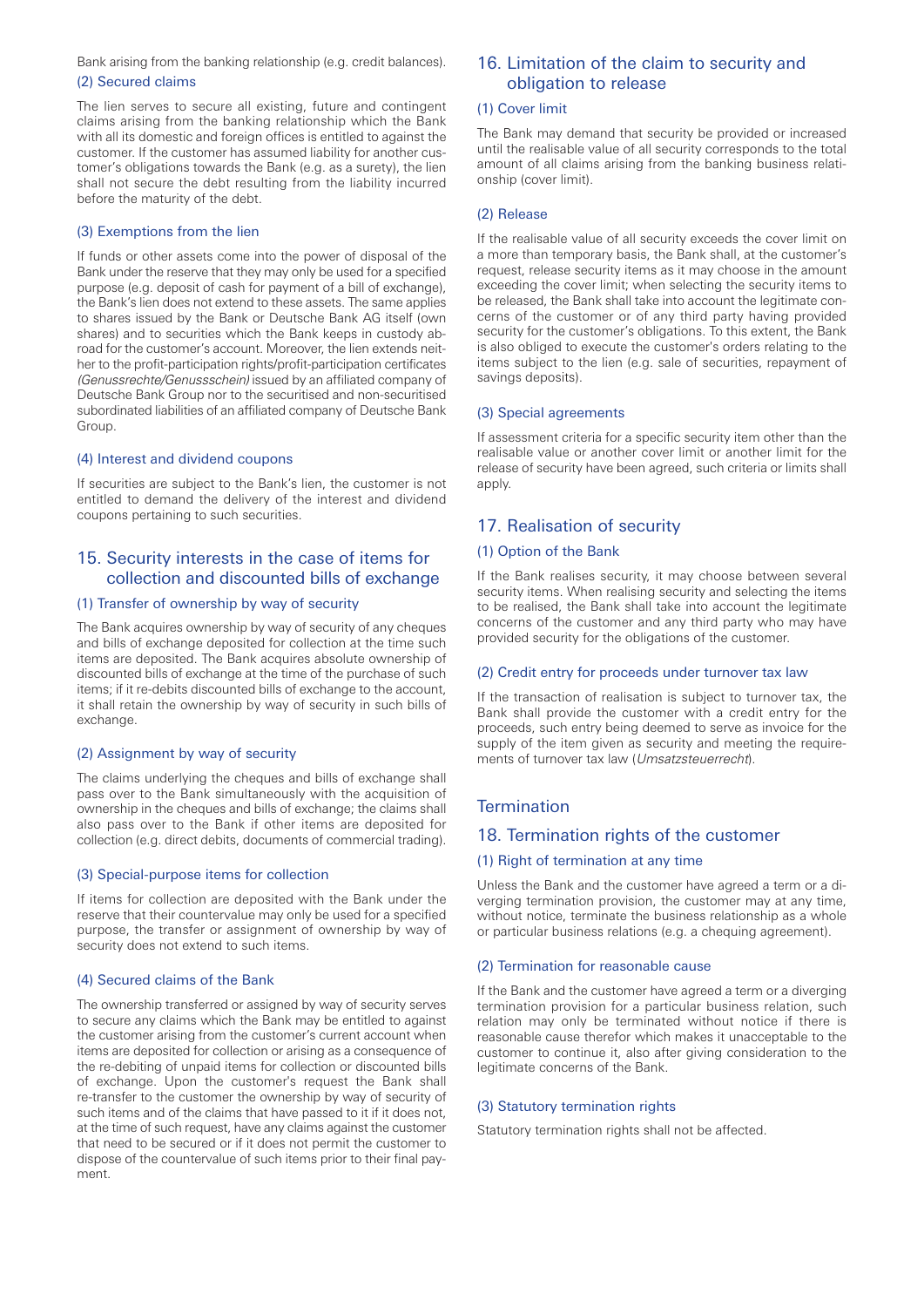## 19. Termination rights of the Bank

#### (1) Termination upon notice

Upon observing a reasonable period of notice, the Bank may at any time terminate the business relationship as a whole or particular business relations for which neither a term nor a diverging termination provision has been agreed (e.g. the chequing agreement authorising the use of cheque forms). In determining the period of notice, the Bank shall take into account the legitimate concerns of the customer. The minimum termination notice for a payment services framework contract (e.g. current account or card contract) and a securities account shall be two months.

### (2) Termination of loans with no fixed term

Loans and loan commitments for which neither a fixed term nor a diverging termination provision has been agreed may be terminated at any time by the Bank without notice. When exercising this right of termination, the Bank shall give due consideration to the legitimate concerns of the customer.

Where the German Civil Code contains specific provisions for the termination of a consumer loan agreement, the Bank may only terminate the agreement as provided therein.

#### (3) Termination for reasonable cause without notice

Termination of the business relationship as a whole or of particular business relations without notice is permitted if there is reasonable cause which makes it unacceptable to the Bank to continue the business relations, also after having given consideration to the legitimate concerns of the customer. Reasonable cause is given in particular:

- if the customer has made incorrect statements as to the customer's financial status, provided such statements were of significant importance for the Bank's decision concerning the granting of credit or other operations involving risks for the Bank (e.g. the provision of a payment card); for consumer loans, this shall only apply if the customer has knowingly withheld or falsified information of relevance for assessing creditworthiness and this has led to a faulty assessment of creditworthiness, or
- if a substantial deterioration in the customer's financial status or in the value of security occurs or threatens to occur, jeopardising the repayment of a loan or the discharge of any other obligation towards the Bank even if security provided therefor is realised, or
- if the customer fails to comply, within the required period of time allowed by the Bank, with the obligation to provide or increase security according to No. 13 (2) of these Business Conditions or to the provisions of some other agreement.

If reasonable cause is given due to the breach of a contractual obligation, termination shall only be permitted after expiry, without result, of a reasonable period of time fixed for corrective action by the customer or after a warning to the customer has proved unsuccessful, unless this proviso can be dispensed with owing to the special features of a particular case (Section 323 (2) and (3) of the German Civil Code).

### (4) Termination of consumer loan agreements in the event of default

Where the German Civil Code contains specific provisions for the termination of a consumer loan agreement subsequent to repayment default, the Bank may only terminate the agreement as provided therein.

#### (5) Termination of a basic account agreement

The Bank may only terminate a basic account agreement in accordance with the arrangements concluded between the Bank and the customer on the basis of the German Payment Accounts Act (Zahlungskontengesetz) and with the provisions of the German Payment Accounts Act.

### (6) Settlement following termination

In the event of termination without notice, the Bank shall allow the customer a reasonable period of time for settlement (in particular for the repayment of a loan), unless it is necessary to attend immediately thereto (e.g. the return of cheques following termination of a chequing agreement).

## Protection of deposits

### 20. Deposit Protection Fund

#### (1) Scope of protection

The Bank is a member of the Deposit Protection Fund of the Association of German Banks *(Einlagensicherungsfonds des Bundesverbandes deutscher Banken e.V.)*. In accordance with its provisions – subject to the exceptions provided for therein – the Deposit Protection Fund protects deposits, i.e. credit balances resulting from funds left in an account or from temporary situations deriving from banking transactions and which the Bank is required to repay under the conditions applicable.

Not protected are, inter alia, deposits forming part of the Bank's own funds, liabilities from bearer and order bonds as well as deposits of credit institutions within the meaning of Article 4 (1), point (1), of Regulation (EU) No. 575/2013, financial institutions within the meaning of Article 4 (1), point (26), of Regulation (EU) No. 575/2013, investment firms within the meaning of Article 4 (1), point (1), of Directive 2004/39/EC and central, regional and local authorities.

Deposits of other creditors as natural persons and as foundations with legal capacity are only protected if:

- (i) the deposit is not a liability from a registered bond or a promissory note and
- (ii) the term of the deposit is no more than 18 months. Deposits that already existed before 1 January 2020 shall not be subject to this limitation of term. After 31 December 2019, the 'grandfathered' status pursuant to the preceding Sentence shall cease to apply as soon as the deposit in question falls due, can be terminated or otherwise reclaimed, or if the deposit is transferred by way of individual or universal succession in title.

Liabilities of banks that already existed before 1 October 2017 are protected in accordance with and under the conditions laid down in the provisions of the Deposit Protection Fund applying until 1 October 2017. After 30 September 2017, the 'grandfathered' status pursuant to the preceding Sentence shall cease to apply as soon as the liability in question falls due, can be terminated or otherwise reclaimed, or if the liability is transferred by way of individual or universal succession in title.

### (2) Protection ceilings

The protection ceiling for each creditor is, until 31 December 2019, 20%, until 31 December 2024, 15%, and, as of 1 January 2025, 8.75% of the Bank's own funds within the meaning of Article 72 of Regulation (EU) No. 575/2013 used for deposit protection purposes. Deposits established or renewed after 31 December 2011 shall be subject to the respective new protection ceilings as of the aforementioned dates, irrespective of the time when the deposits are established. Deposits established before 31 December 2011 shall be subject to the old protection ceilings until maturity or until the next possible termination date.

This protection ceiling shall be notified to the customer by the Bank on request. It is also available on the internet at www.bankenverband.de.

#### (3) Validity of the provisions of the Deposit Protection Fund

Further details of protection are contained in Section 6 of the Deposit Protection Fund, which are available on request.